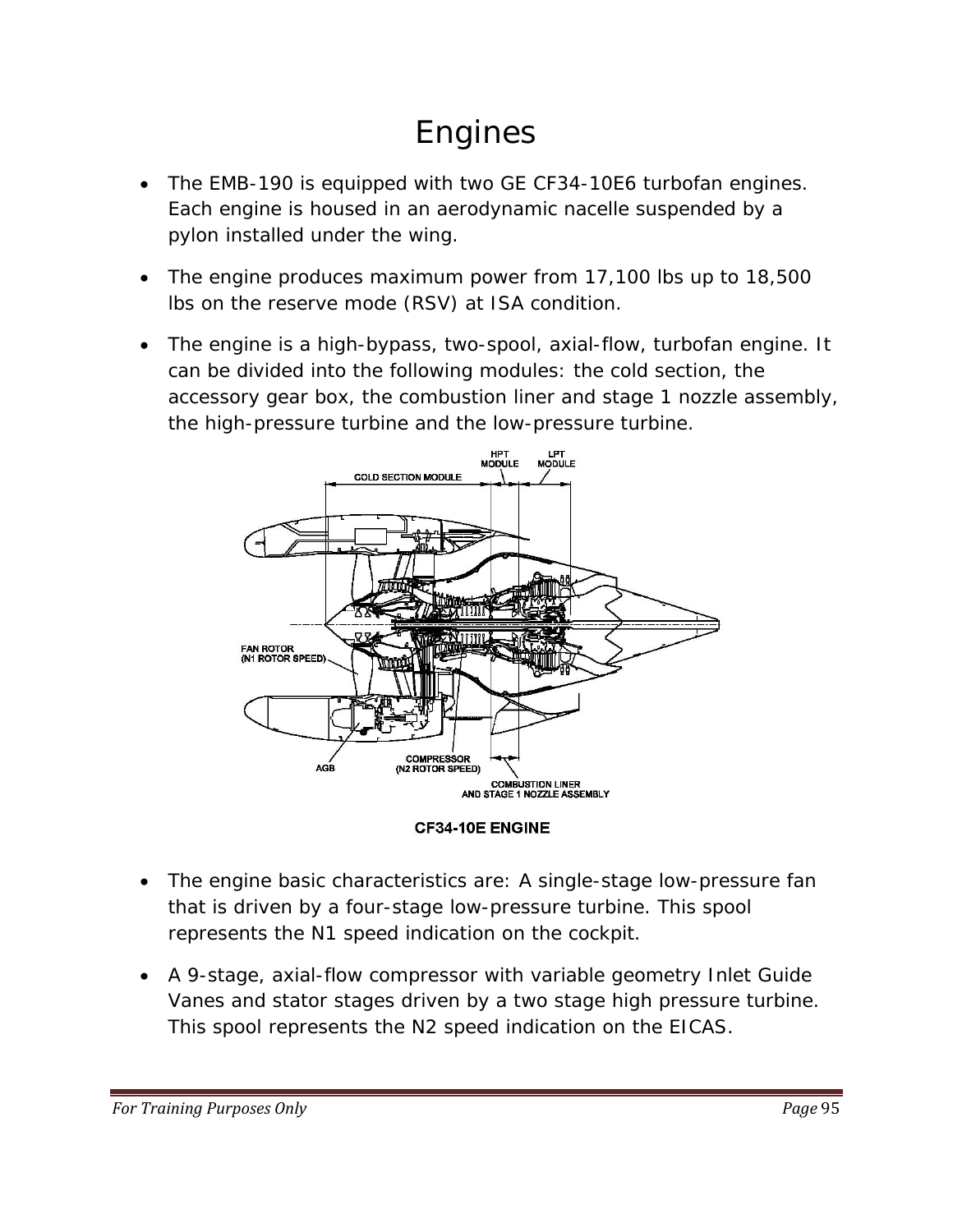- A dual-channel **F**ull **A**uthority **D**igital **E**lectronic **C**ontrol (FADEC) provides flexible engine operation, reduced pilot workload, and the highest level of reliability, safety and maintainability.
- The accessory gearbox provides mounting pads for the electric alternator, IDG, and the hydraulic pump.
- 5 thermocouples mounted in the inlet stream of the low pressure turbine sense the gas temperature and send their signals to the FADEC.
- The signals are used for ITT indication, hot start logic and flame out detection. Engine fuel flow is measured within the fuel control unit that also sends a signal to the FADEC and to the EICAS for indication.
- The engine fuel system has two sub-systems: a fuel control system, and a fuel distribution system, which provides the engine with scheduled fuel for combustion.
- The engine fuel control system is composed of a two channel **F**ull **A**uthority **D**igital **E**lectronic **C**ontrol (FADEC), a **F**uel **M**etering **U**nit (FMU), a **P**ermanent **M**agnet **A**lternator (PMA), engine sensors, **V**ariable **G**eometry (VG) actuators, and an **O**perability **B**leed **V**alve (OBV). The components of the fuel distribution system include the fuel pump, fuel filter, fuel manifold, and 18 fuel injectors.
- Fuel supplied by the airplane fuel tanks flows to the engine fuel pumps. Upon exiting the tanks, the fuel flows through the lowpressure pump and then divides into two paths. One flows through the high-pressure fuel pump and returns to the fuel tank as *motive flow*.
- The second flows through the *fuel/oil heat exchanger* to the highpressure fuel pump. The flow leaves the pump and passes through the fuel filter. Once filtered, the fuel flows to the FMU.
- From there the fuel is returned back to the fuel pump to increase the fuel pressure before it enters the FMU. The FMU meters the fuel by means of FADEC inputs, and sends this fuel by way of the fuel manifold to the 18 fuel injectors mounted in the combustor frame.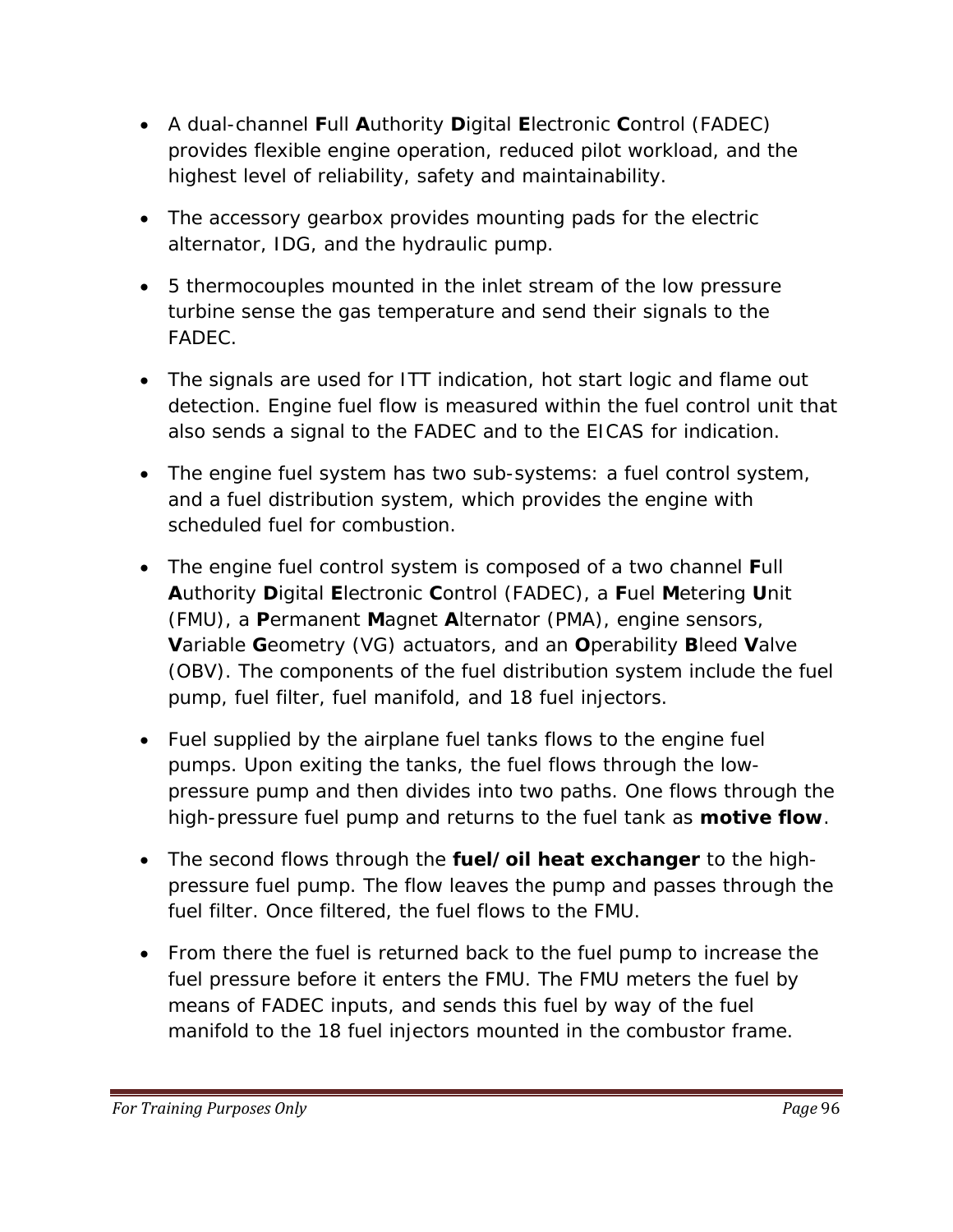- The fuel control system is managed by a two-channel **F**ull **A**uthority **D**igital **E**lectronic **C**ontrol (FADEC). The FADEC controls the engine fuel requirements in response to thrust command inputs from the aircraft.
- The FADEC software provides thrust management based on aircraft and air data inputs. These inputs are used to calculate appropriate reference N1 for any given thrust lever position.



- FADEC is powered from the Aircraft DC Electrical System until approximately 50% N2 when it then receives its power from the **P**ermanent **M**agnet **A**lternator (PMA).
- Some of the N1 references are modified by discrete inputs like **A**utomatic **T**akeoff **T**hrust **C**ontrol **S**ystem (ATTCS), thrust reverser position, Weight On Wheels, and bleed discrete inputs.
- In addition to setting the correct N1 for a given TLA position, the FADEC schedules limit fuel to protect the engine speeds, temperature and **C**ompressor **D**ischarge **P**ressure (CDP) limits.
- The engine fuel indicating system is monitored by engine-mounted sensors that provide their information to the EICAS. The indicating system consists of a fuel filter by-pass switch, a fuel low-pressure switch, and a fuel flow-measuring device.
- The purpose of the engine oil system is to provide lubrication and cooling to the turbine engine main shaft bearings and the accessory gear box bearings.
- The engine lubrication system contains the following main components:
	- o An oil reservoir, which is an integral part of the accessory gearbox
	- o The lube and scavenge pump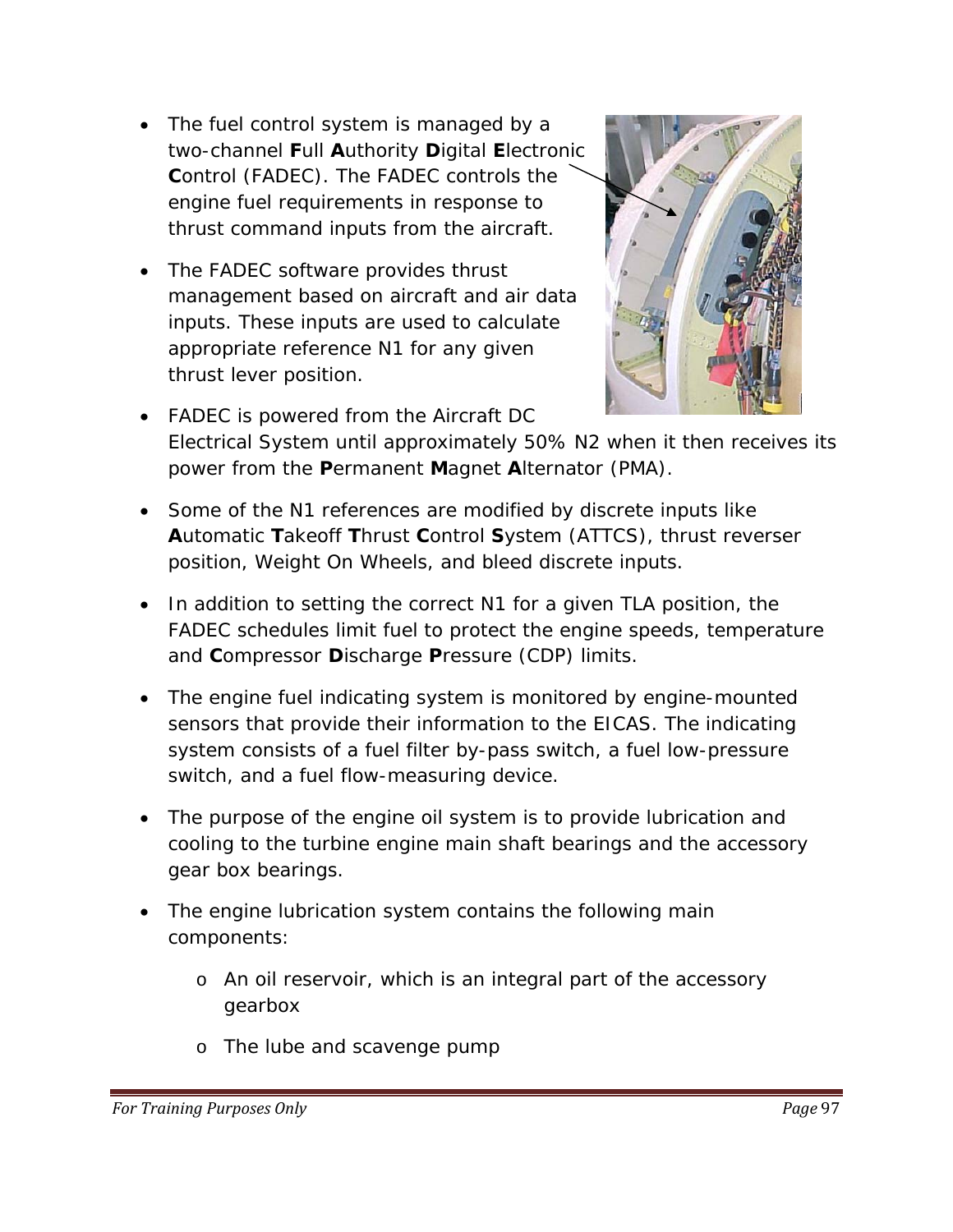- o The Oil Filtration Module, which includes a filter by-pass valve
- o Fuel/oil heat exchanger which cools the oil and heats the fuel.
- The engine oil system can be monitored on the EICAS and MFD status page. The EICAS indicates the engine oil pressure and the oil

temperature. The engine oil pressure readout is displayed in pounds per square inch for each engine.



• Indication is green in normal operation, amber when operating in the cautionary range and red when operating limits are exceeded. The engine oil temperature readout is in degrees Celsius for each engine.



Indication is green in normal operation and amber when operating in the cautionary range. Engine oil level status is displayed on the MFD status page in quarts.

- Each engine has its own scale with pointer and a numerical display. The left scale corresponds to engine 1 and the right scale is for en gine 2. The scale is divided into two segments. The bottom segment is the amber region and an upper segment, whi ch is displayed in white, is the normal region.
- system also performs engine • The engine ignition system provides the electrical spark required for initiation of engine combustion of the fuel/air mixture during start, engine auto-relight, and when the ignition selector knobs are selected to OVRD position. The flameout detection and



automatic relight logic. The ignition system for each engine consists of two ignition exciters, two ignition leads and two igniters.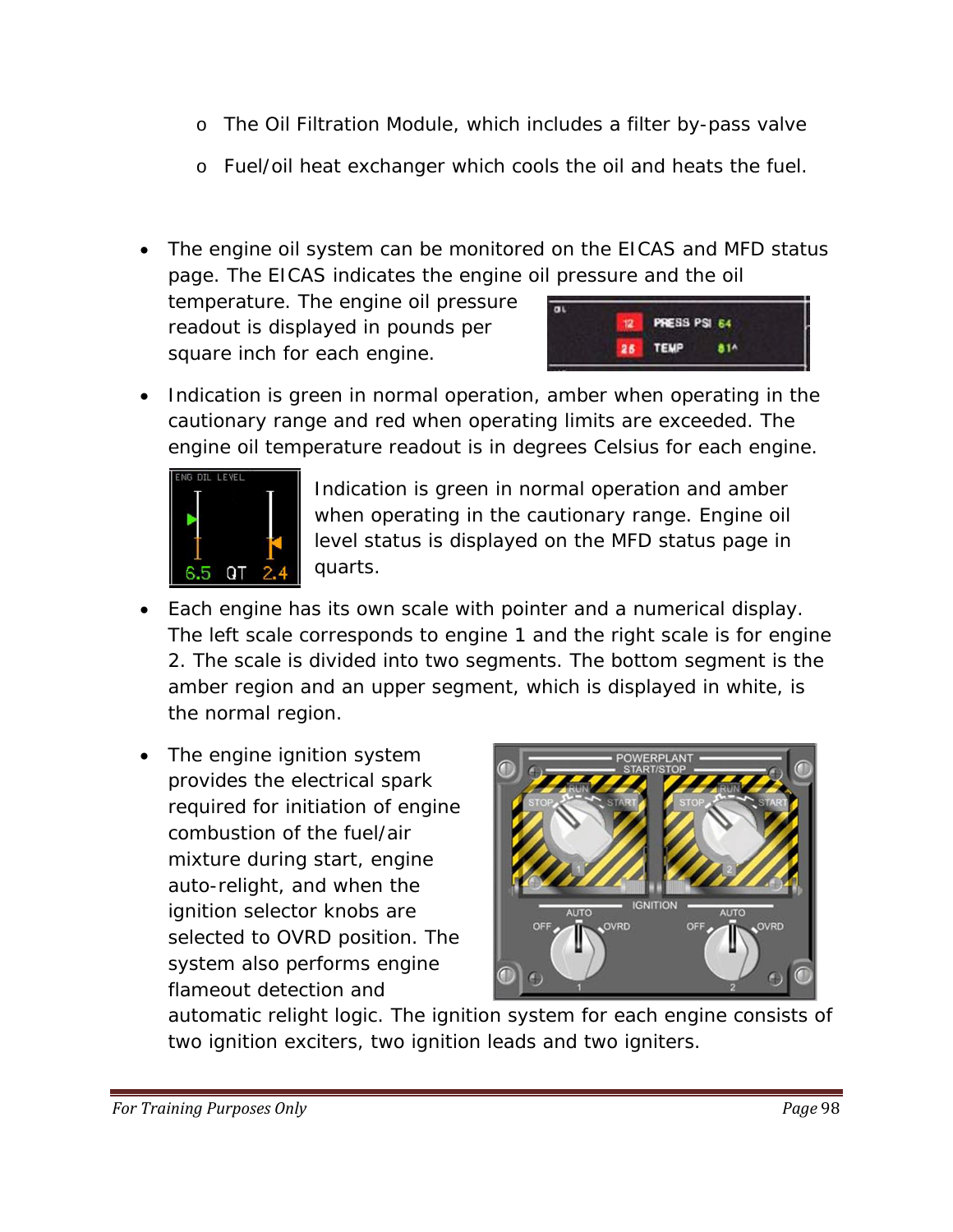- Engine ignition is controlled by the FADEC and integrated aircraft systems that automatically initiate ignition in response to engine core speed developed by the starter air system. Only one igniter is energized for ground starts so that latent faults can be detected. Two igniters are energized for air starts, flameouts, loss of ARINC busses, a missed light-off or if continuous ignition is requested by the pilot.
- Selection of the ignition system can be performed manually from the Engine Control Panel by selecting the ignition selector knob to the Off, Auto or OVRD position.
- When ignition is selected to the auto position, the FADEC automatically controls the ignition system, depending on engine requirements. When ignition is selected to the OVRD position, the FADEC continuously activates both exciters when the engine is running.
- conditions: Upon engine shutdown or when the pilot sets the Ignition • The FADEC will deactivate the ignition system under the following Selector Knob to OFF during dry motoring on ground. *In flight the FADEC disregards the OFF position.* After each engine start the FADEC swaps igniters.
- The FADEC activates both igniters whenever a flameout is detected in flight or on ground. When this occurs, a **FAIL** indication is displayed in respective N2, indicating that the engine auto-relight attempt is in progress. The ignition remains ON (annotated by the IGN A/B just the center of the N1 dial. A *WML* icon is displayed beside the above the WML icon) for 5 seconds after the flameout detection has been cleared.
- If the engine relight does not occur within 30 seconds when the N2 rotation is below idle, moving the START/STOP selector knob to the STOP position will terminate the auto relight
- engine propulsion. The starting system includes an Air Turbine Starter (ATS), a **S**tarter **C**ontrol **V**alve (SCV), portions of the bleed air system • The engine starting system is designed to provide sufficient rotor speed to initiate combustion light-off, and to obtain self-sustaining and starting control panel. Engine starting is a combined aircraft and FADEC operation.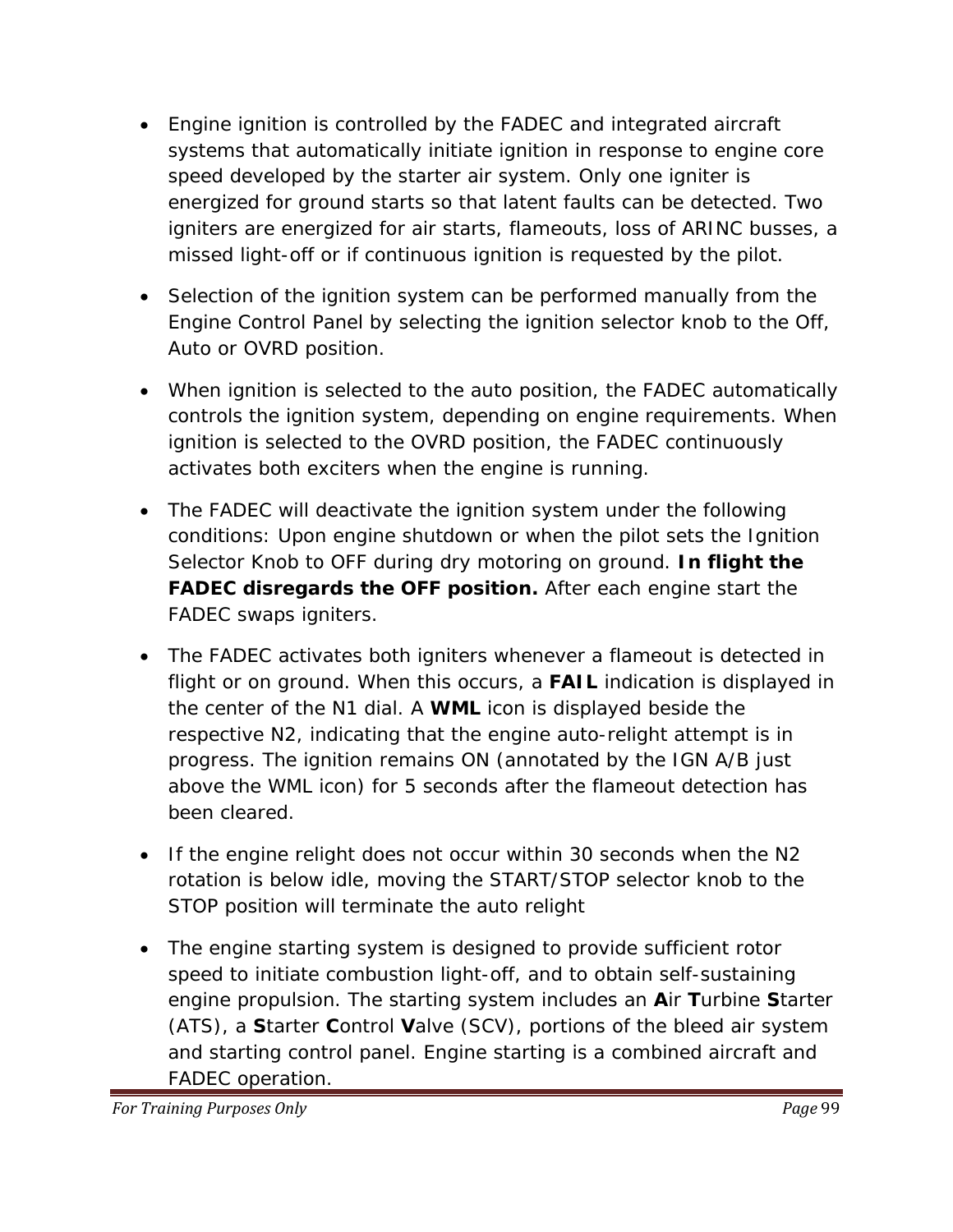- command, while the aircraft controls the starter control valve and the **Engine-Driven Pump (EDP) of the hydraulic system, and also switches** • The FADEC controls fuel flow, the starter command and the ignition power to the ignition exciters as commanded by the FADEC. The aircraft also manages the bleed system interface during starts.
- By selecting the start/stop selector knob on the engine control panel momentarily to the start position, pressurized air is directed to the air turbine starter, which rotates the engine rotor via the accessory gearbox.
- . The FADEC automatically commands the ignition and fuel flow "ON" turns the ignition off when the engine reaches idle. The isolation valve is automatically controlled only if the X-Bleed switch is selected in the The FADEC schedules the fuel flow to accelerate the engine to Idle, deenergizes the Starter Control Valve at approximately 50% N2, and "pushed in" (auto) position.
- With the Engine at Idle, remember the 2-4-6 rule:
	- o N1 Approx **26% 27%**
	- o ITT Approx 460° 520° (depending on OAT)
	- o N2 Approx **62% 65%**
	- o Fuel Flow Approx 550#/hr
	- o Oil Press >25psi
- Also once the engine is at idle the ITT red pointer will jump from the start limit of 740° to 947°.
- For windmill start, the engine rotors are rotated by the aircraft forward the start/stop selector knob, and the FADEC then automatically commands ignition and fuel. Ignition will be turned off when idle speed airspeed, providing windmill rotation. The start is commanded through is reached.
- The hydraulic Engine Driven Pump is unloaded by energizing the Engine Driven Pump solenoid during engine windmill starts in order to reduce drag on the core rotor.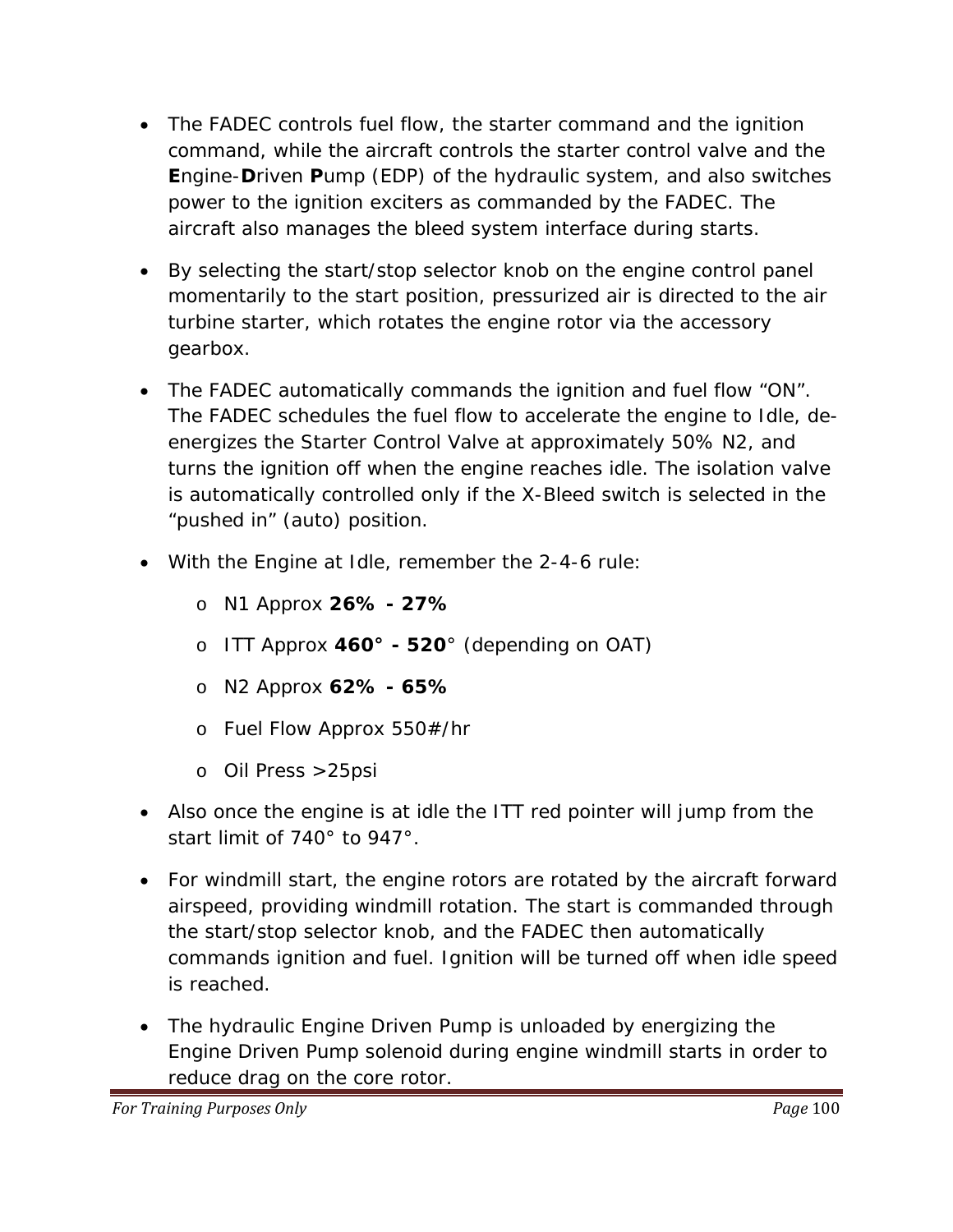- An assisted start sequence is carried out as follows:
	- o The ignition switch is placed in auto position.
	- o The bleed air system is then configured so that air at the Starter Control Valve is available.
	- o The start/stop selector knob is momentarily selected to START, so that the MAU senses the START switch closure and sends the START switch signal to the FADEC.
	- ignition on at approximately 7% N2, and the fuel metering valve o The Starter Control Valve opens. The FADEC commands the to open at approximately 20% N2.
	- idle and will de-energize the Starter Control Valve at o The FADEC will schedule the fuel flow to accelerate the engine to approximately 50% N2.
	- o Ignition will be turned off when the engine reaches idle.
- will open the metering valve if N2 has not reached 20% after 15 • An inflight assisted start is identical to a ground start, but the FADEC seconds.
- A windmill start is performed according to the following sequence:
	- o The ignition switch is set to auto.
	- o The start/stop selector knob is momentarily set to start.
	- o The switch position is sensed by the MAU, which sends the START switch signal to the FADEC.
	- o Since no pneumatic pressure is available, the Starter Control Valve does not open.
	- ignition and fuel flow at 7.2% N2 or after 15 seconds if 7.2% N2 o The FADEC recognizes that the Starter Control Valve remains closed after the open demand and automatically commands is not yet reached.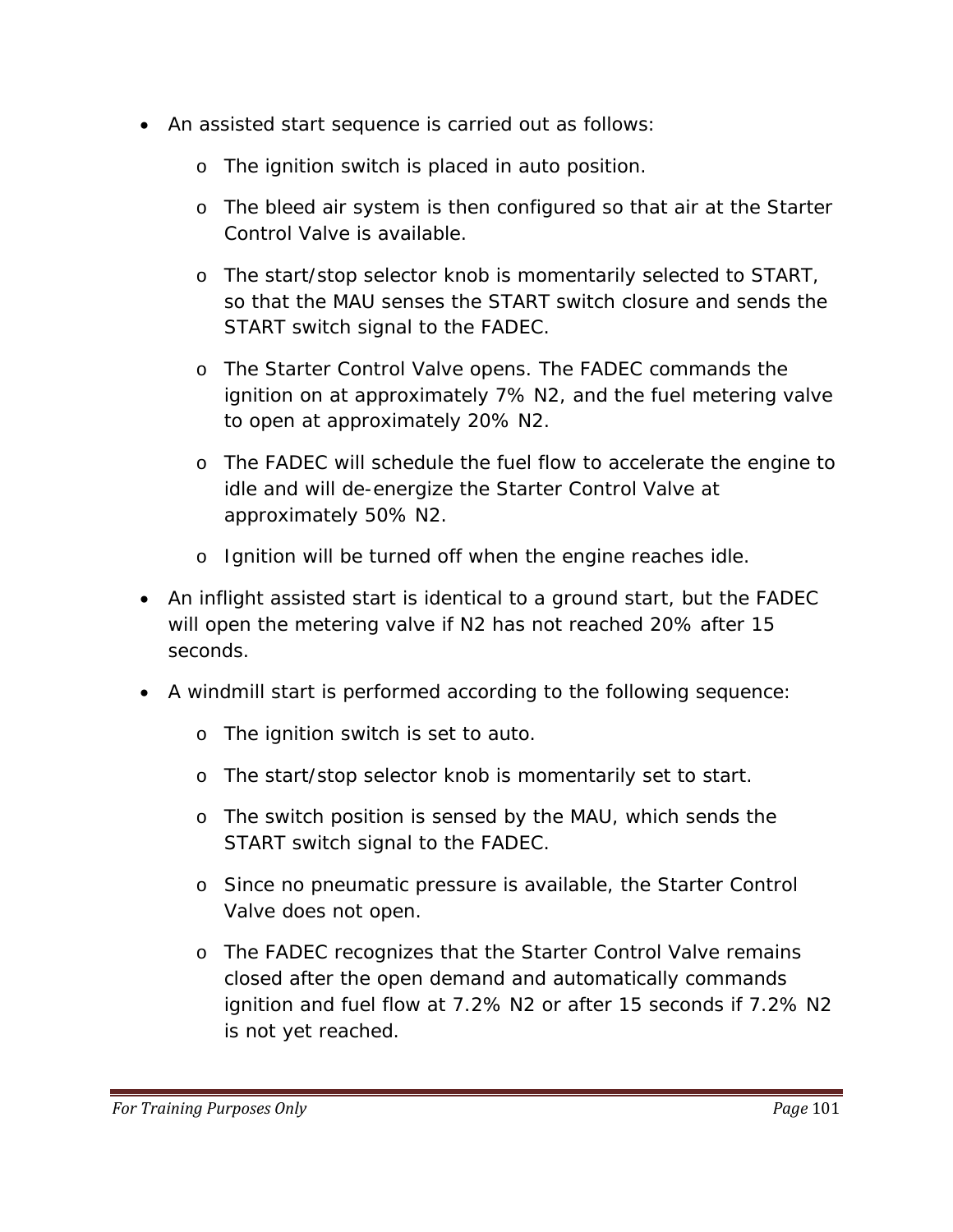- o The FADEC will schedule fuel flow to accelerate the engine and turn off ignition as idle speed is reached.
- The FADEC start protection logic provides automatic *Hot, Hung a nd No light-off start protection* with the aircraft weight on wheels. Hot and hung starts are not protected in the air by the FADEC.
- in this case to allow immediate engine cooling by motoring. To • The hot start protection will terminate the start when ITT rises above *740°C* during a ground start, by closing the fuel metering valve and shutting off ignition. The FADEC will not de-energize the starter driver terminate motoring, the start/stop selector knob has to be moved to STOP.
- to the aft fan case. It forms a duct for fan exhaust air when the left and right assemblies are latched in place. • The thrust reverser assembly is located directly aft of and is clamped
- Each thrust reverser half structure that supports the transcowl, houses consists of a fixed the cascades, and contains the thrust reverser actuation system.



- stowed position covering the cascades. In the reverse thrust configuration, the transcowl is in the aft, deployed position blocking • In the forward thrust configuration, the transcowl is in the forward, the fan duct and exposing the cascades.
- The assemblies have a translating cowl that moves aft when commanded by the thrust lever, resulting in a re-direction of the fan air-stream during reverse thrust operation.
- pressurized by the aircraft hydraulic system (#1 Engine Reverser • Each thrust reverser half is operated by two hydraulic actuators powered by Hyd System 1 and the #2 Engine is powered by Hyd System 2).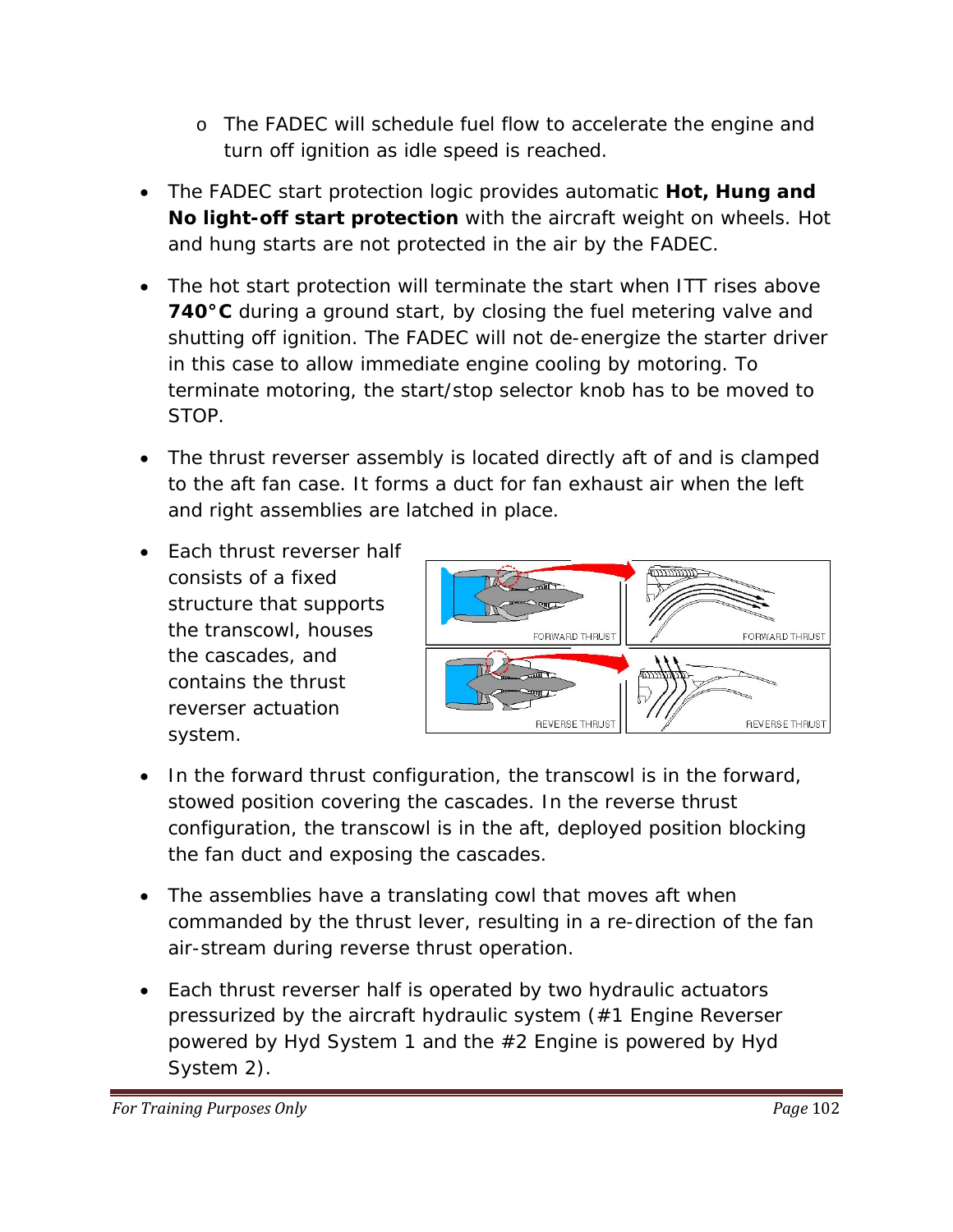• The actuators extend when reverse is selected, and drive the transcowl aft along tracks on the upper and lower beams of the thrust reverser fixed structure. Appropriate interlocks and position sensors, which indicate the position of the tr anscowl to the flight crew, are incorporat ed in the system.



- The thrust reverser is controlled from the cockpit through a thrust reverser control, integrated into the Thrust Control Quadrant.
- This allows the thrust reverser to be deployed or stowed by hydraulic actuators mounted in the thrust reverser.

Wheels, wheel speed, and Thrust Lever Angle from the aircraft systems, and activates the system logic when all signals are correct for • The FADEC receives various inputs such as Weight On reverse thrust.

- the reverse range of the quadrant, the cowl lock and Direction Control Unit are energized, which enables the thrust • Once the thrust lever is retarded into reverser to be deployed.
- The thrust reverse deployment occurs only if the airplane is on ground and the respective engine is running. Moving the thrust lever to Idle enables the lifting of the Thrust Reverse Trigger.



- Moving the thrust lever to the reverse position commands the thrust reverse deployment. During normal operation the FADEC will limit the thrust to idle until the thrust reversers for both engines are fully deployed, thereby minimizing the possibility of un-commanded asymmetric thrust.
- so the respective thrust lever cannot be moved to reverse position, however, full reverse thrust remains available on the operative engine. • If the engine is inoperative the thrust reverse trigger is not released,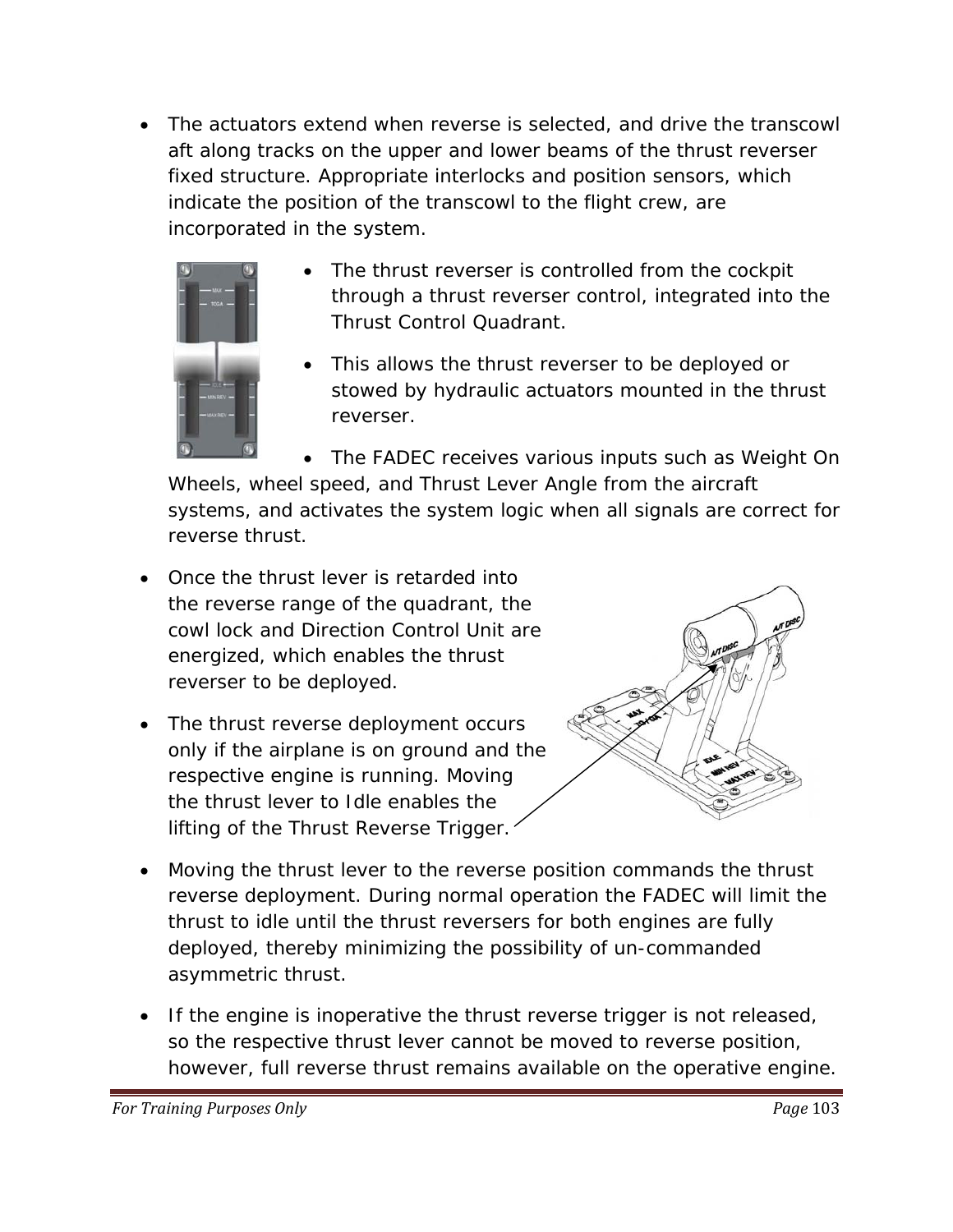The thrust reverser is *not* designed to operate in flight and Uncomm anded thrust reverser deployment limits engine thrust to flight idle.

- system within the FADEC, and controls the engine in response to • The engine thrust control is provided by the thrust management thrust command inputs from the aircraft.
- The aircraft provides 28 VDC from the essential bus to each FADEC channel for system power when the engine is not running or when performing a FADEC controlled engine start with an engine speed below 50 % N2. 28 VDC from the DC Essential Bus is supplied for T2 sensor anti-icing, and 115V/400 Hz power to each ignition exciter.
- PMA power is performed automatically by the FADEC when the engine speed is greater than 50 % N2. • Selection between the aircraft 28 VDC from the essential bus and the
- monitoring inputs from various sources and by performing tests for • The engine monitoring function is also performed by the FADEC by failures and over limit conditions.
- detection, reporting and storing of faults, engine dispatch level and exceedance information, and data for trend data records. • The FADEC supplies ARINC 429 outputs of engine parameters and status to other aircraft avionics, and supplies information to aid in



or in autothrottle mode.

failures exist. If a failure exists, and should be aware of, a message or The FADEC will perform diagnostics on its input data to determine if any if the failure is one that the pilot indication will be displayed.

located on the aircraft cockpit center may be operated independently, in unison The Thrust Control Quadrant (TCQ) is console and combines two lever assemblies, one for each engine, which

*For Training Purposes Only Page* 104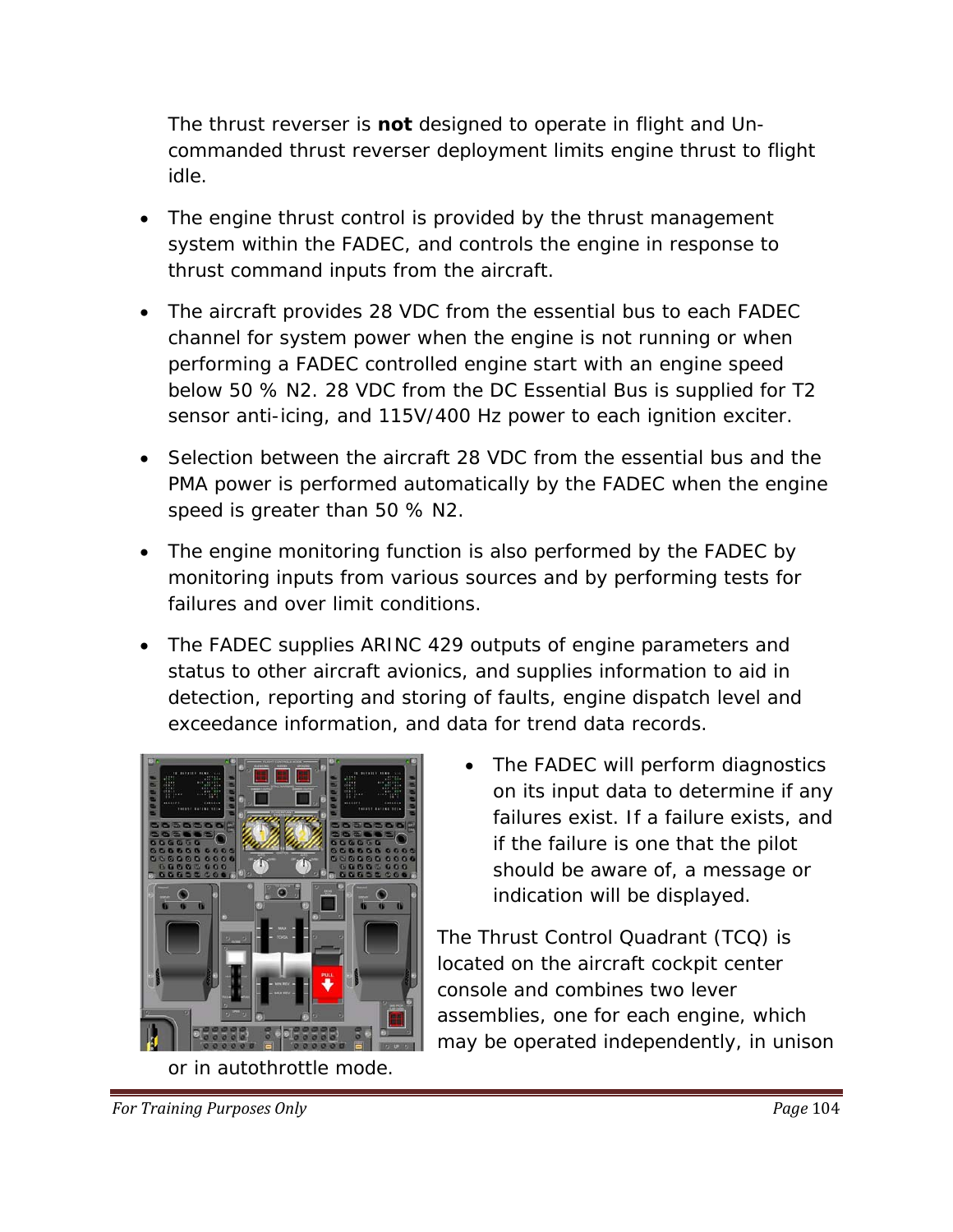The full travel of the thrust levers is 85.0°, divided into five settings which provides RVDT's output signal corresponding to:

# *MAX reverse at 0.5° TLA, MIN reverse at 12.0° TLA, IDLE at 22.0° TLA, TO/GA at 75.0° TLA and MAX power at 85.0° TLA.*

These five settings are also identified and illuminated on both sides of the thrust control quadrant.

- The Thrust Control Quadrant case is provided with two soft detents (grooves), one at TO/GA (75.0°) and the other at MIN REV (12.0°).
- The MAX REV position is achieved by pulling the thrust lever against a spring. Positive adjustable stops are provided at the MAX and MAX REV positions to limit the movement of the thrust levers. Thrust levers are capable of unrestricted forward movement from IDLE to MAX power.
- Two electrical idle stop solenoids, one for each thrust lever, are installed on the thrust control quadrant at the 22.0° TLA position.
- These solenoids provide protection against thrust lever command below idle in flight. Power to these solenoids is provided by the SPDA, and allows selection of reverse thrust immediately after touchdown and during ground operations.
- Position indication is provided by two micro switches (one for each solenoid), which sense the Idle Lock shafts and trigger messages on the EICAS whenever the solenoids become unlocked during flight or locked on ground.



- The TO/GA switches are mounted on each thrust lever to enable the pilot to manually generate a Take-Off/Go-Around signal.
- They are momentary push button, single pole single throw. The A/T disc switches on each thrust lever enables the pilot to manually switch off the autothrottle system.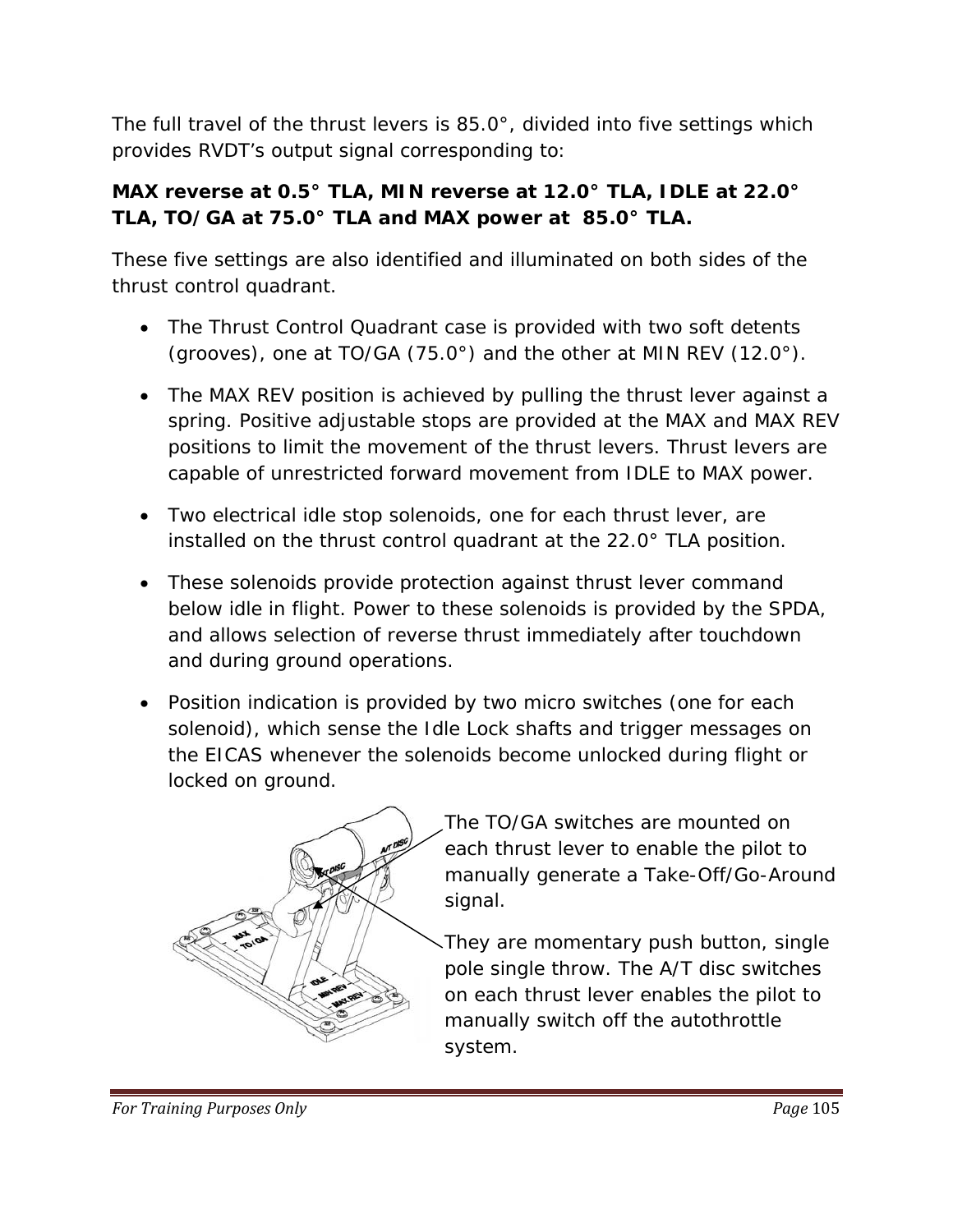- The autothrottle servo drive with associated control electronics is provided for each lever. The servo drive features a motor and gear head combination to provide required force to operate each lever.
- The **A**UTOMATIC **T**AKEOFF **T**HRUST **C**ONTROL **S**YSTEM (ATTCS), controlled by the FADEC, automatically provides engine thrust reserve (RSV) in the event of an engine failure during takeoff, go-around phase or windshear warning detection.
- The T/O Dataset Menu page on the MCDU provides ATTCS mode setting. The ATTCS status (ON/OFF) may be selected via MCDU on the Takeoff Data Set page.
- However, if no selection is made before takeoff the system assumes status *ON by default.* The ATTCS is armed (Green "ATTCS" above N1 gages) when:



- o Either thrust lever is in TO/GA position during takeoff
- o ATTCS is selected "ON" on the Takeoff Data Set page
- o During a go-around.
- The ATTCS is activated manually whenever the system is armed and either TLA is advanced above TOGA position.



- If ATTCS is activated, the green "ATTCS" indication disappears and the cyan thrust mode will be displayed with an additional "RSV" indication.
- When the flight crew shuts down an engine, an "OFF" icon will appear in the ITT gage. If an engine should fail, a "FAIL" icon will appear.
- ATTCS will become active when:
	- o There is a 15% difference in N1
	- o Engine failure during Takeoff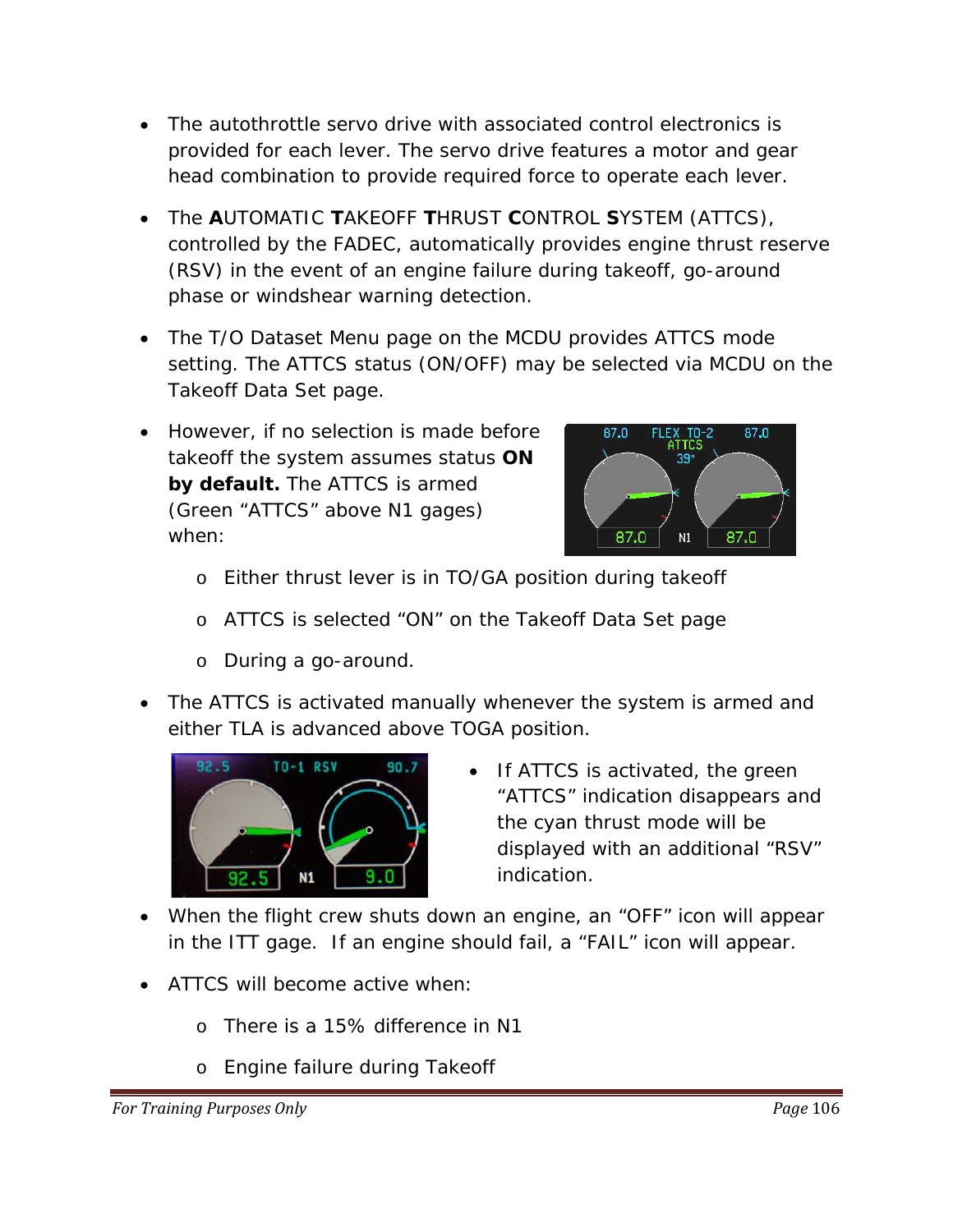- o Engine failure during Go-Around
- The following thrust ratings are available on the CF34-10E Engine:
	- o TO-1, TO-1 RSV
	- $\circ$  TO-2, TO-2 RSV  $\vert$  5 Minute Limit!
	- o TO-3, TO-3 RSV
	- o G/A, G/A RSV
	- o Climb
	- o Cruise
	- o MCT
- There are Four (4) Idle Thrust Ratings controlled by the FADEC:
	- o GRD Idle
	- o FLT Idle WOW and Approach Idle Not Selected
	- o Approach Idle WOW, Approach Mode Set, Flaps >10°, Gear Down and <15,000ft
	- o Final Approach Idle < 1,200ft, Approach Configuration (considers Anti-Ice off regardless of system status)
- Flexible takeoff is a *reduced takeoff thrust* setting based on assumed temperature. The FADEC determines flexible takeoff rates for any of the two possible takeoff modes, reducing the takeoff thrust based on assumed temperature set on the Takeoff Data Set page. The indication FLEX TO-1, FLEX TO-2 or FLEX TO-3 will be displayed on the EICAS for the respective flexible takeoff thrust.
- The flex takeoff reduction is limited to climb thrust.
- The **T**hrust **M**anagement **S**ystem (TMS) is configured in a dual redundant architecture, designed for increased system availability.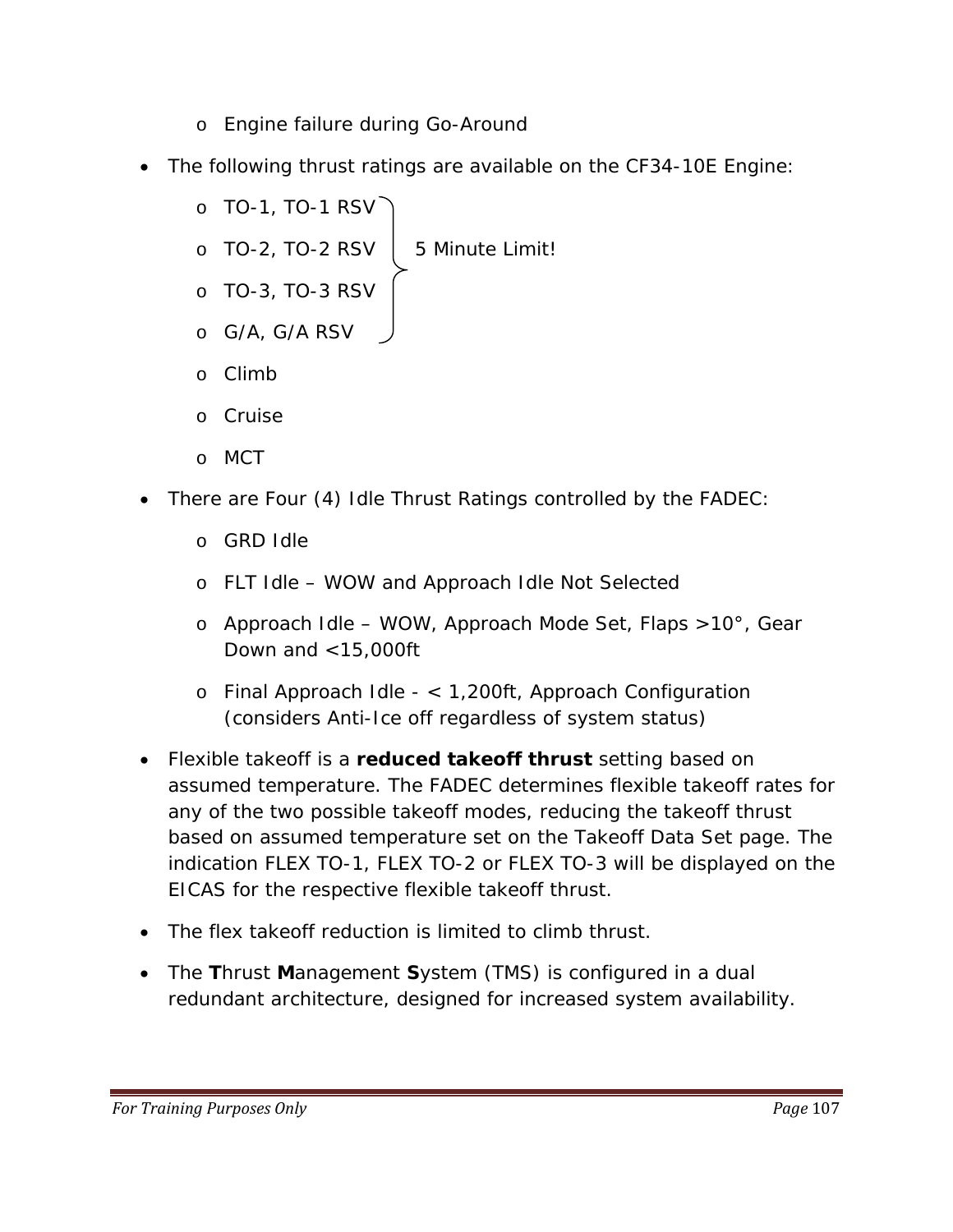- Only one channel of the Thrust Management System, as well as only a single thrust rating selection (TRS), one **E**lectronic **T**hrust **T**rim system (ETTS) and one **A**uto**T**hrottle (AT) are operating at any given time.
- The pilot can select the priority autothrottle channel as well as thrust rating selection and electronic thrust trim system channels via the MCDU.
- The **T**HRUST **R**ATING **S**ELECTION (TRS) determines the appropriate thrust rating upper limit based on the phase of flight when in auto mode or based on pilot selection when in manual mode.
- The selected thrust rating in either auto (thrust rating selection determined) or manual (pilot selected) rating mode is displayed on the EICAS display for pilot reference and is used by the autothrottle, when engaged, so as not to exceed the determined thrust rating upper limit.
- The auto rating or one of the manual ratings is selected on the MCDU on the thrust rating select page. The selected thrust rating/mode, of either AUTO, GA, CON, CLB, or CRZ is indicated in green on the MCDU.
- The TAKE-OFF DATASET (TDS) works within the thrust rating selection system to allow the pilot to change the default Take-off thrust rating, in order to accommodate for the different takeoff conditions and prolong engine life while making efficient use of fuel. The three possible take-off Datasets are TO-1, TO-2 or TO-3. These selections are made on the MCDU on the Take-off Dataset menu page.
- The emergency shutdown subsystem provides a way of controlling the flow of fluids and air to and from the engine during emergency procedures.
- In an emergency situation, the pilot can stop the engine immediately by pulling the *fire handle*. This action stops the fuel flow to the engine and also stops the flow of the hydraulic fluids and pneumatic air from the engine to the aircraft systems (IDG GCU is also opened due to the wind down of the engine).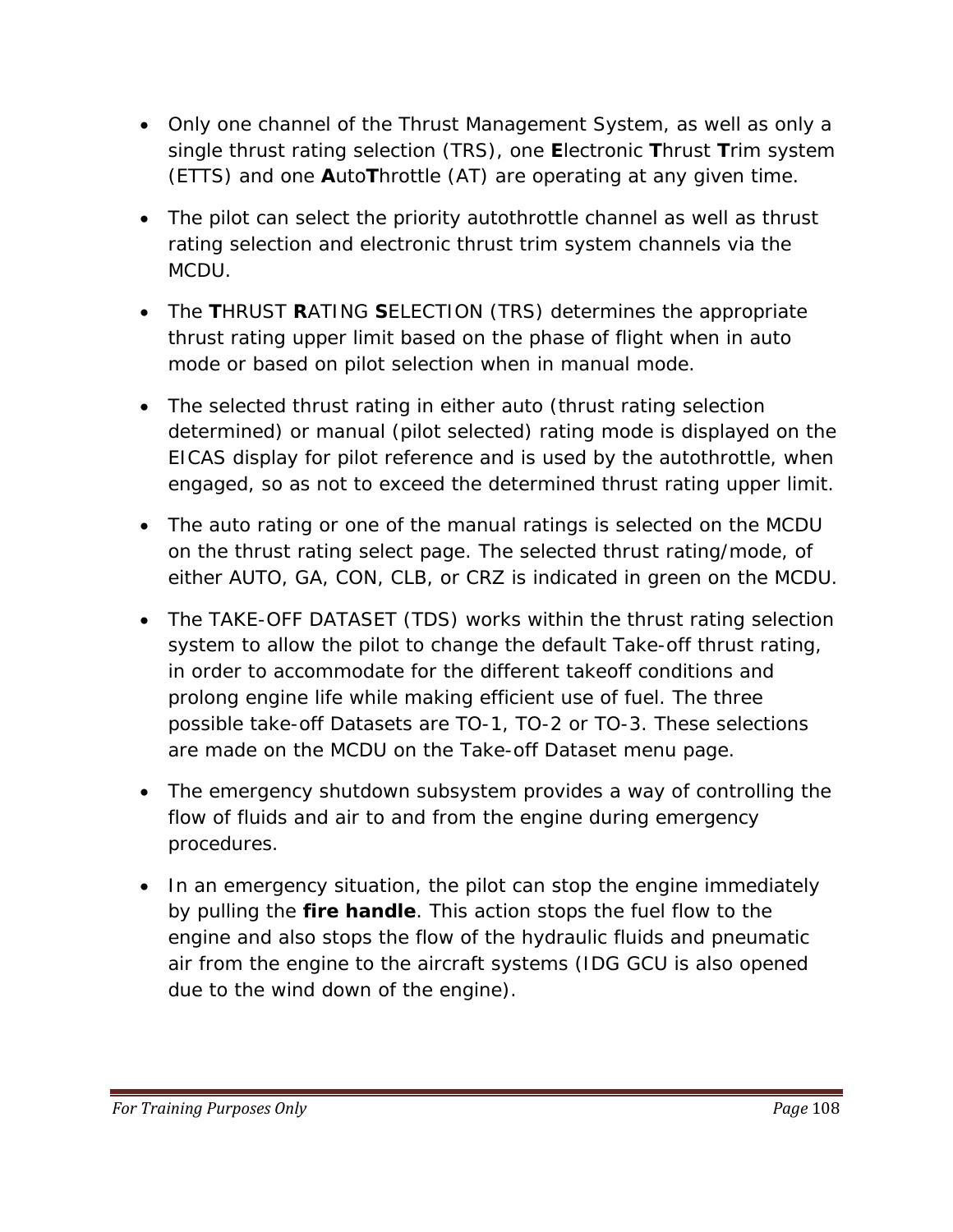- Pulling the related fire handle will stop the engine in an emergency situation. The fuel shutoff valve will close which stops the fuel supply to the engine.
- The hydraulic system shutoff will also close, isolating the engine side of the hydraulic system from the airframe hydraulic system.
- The handle also generates a signal which is sent via the MAU to the Air Management System, which closes the high pressure shutoff valve and the engine bleed valve. This isolates the engine air system from the airframe systems.
- The N1 is a primary engine instrument and is displayed to the crew as a dial, pointer, and digital readout for each engine.
- The N1 Digital Readout is a numerical display of the fan rotor speed, displayed as a percentage of total rpm for each engine. The N1 Digital Readout is displayed whenever N1 information is valid. The N1 Dial provides a graphical representation of the current N1.
- The N1 for each engine is indicated by a rotating analog pointer. The dials display pie-shaped shading in the area between the 0% position of the scale to the current pointer position. There are two arc segments that make up the N1 dial.
- Segment 1 (0% to N1 Redline) represents the normal range of N1, and segment 2 (Redline and all positions higher) is the red range of N1.
- In the event of a loss of N1 signal, N1 pointer is removed from thedisplay.
- The redline is the exceedance threshold and represents the maximum allowable N1 value.



values and the requested N1 value applied by the thrust lever position. • The N1 Reference Arc displays the difference between the actual N1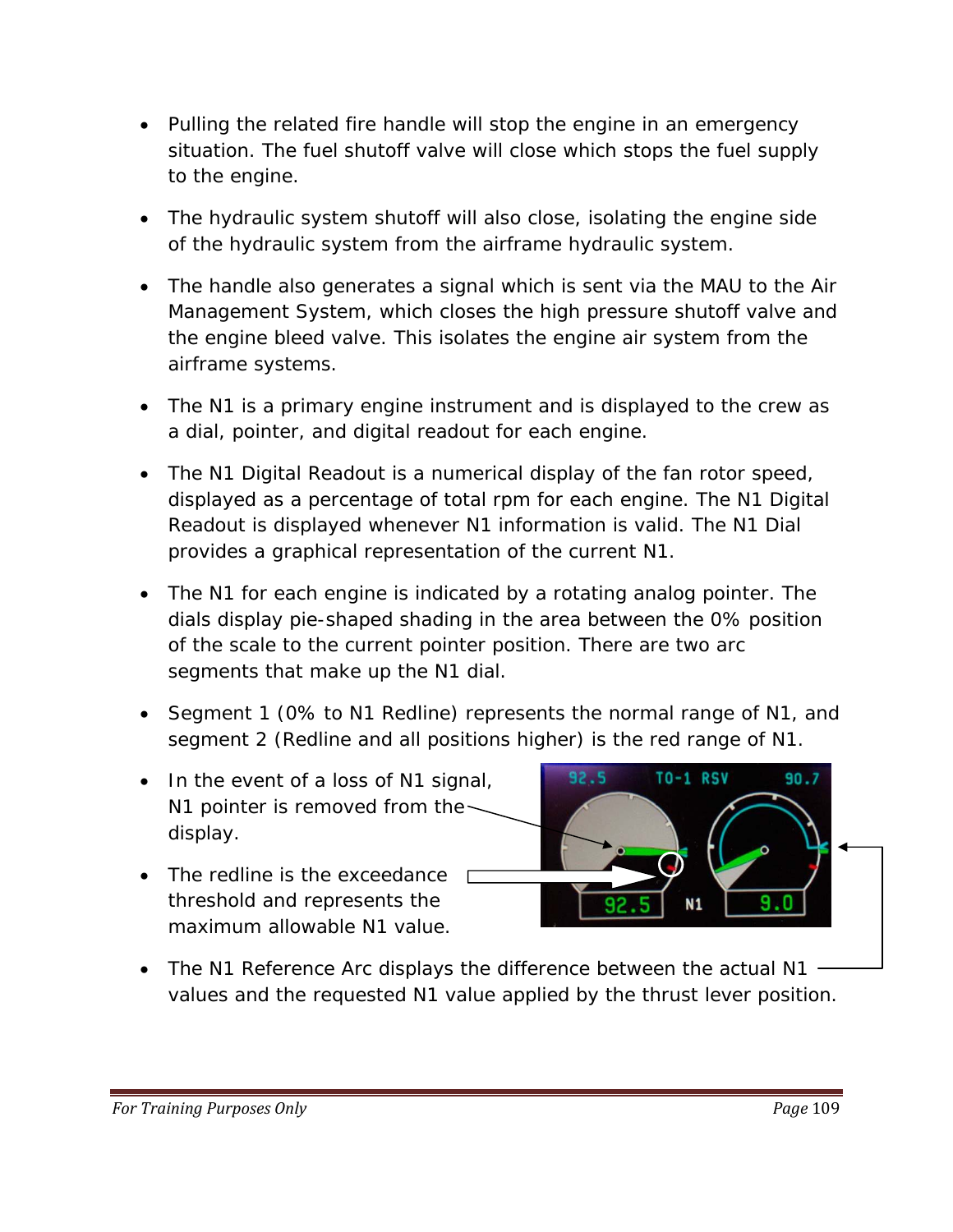

- The N1 Wing Anti Ice (WAI) bug is displayed on the outside of the N1 Dial.
- The N1 Wing Anti Ice bug indicates the minimum N1 value

when the wing anti ice is on and the aircraft is on the final approach phase.

- above the N1 dials. Selected Thrust Rating is provided by the Thrust Rating Selector (TRS) and is based on phase of flight. • The Thrust Rating Annunciation is displayed as text in the center
- favorable takeoff conditions. An N1 Rating bug is displayed at the • A Flex Takeoff is used to reduce the engine thrust, to account for corresponding N1 value on the dial.
- Takeoff Thrust Ratings are selected via the MCDU on the Takeoff Dataset Menu page.
- The Flex Temperature limits thrust to a value less than the active temperature is set to a value greater than the take off temperature takeoff rating if the Flex Takeoff option is selected on and a flex (pilot inputs).
- Flex Temperature is displayed between the N1 Dials, below the "ATTCS" Status Annunciation.
- Flex Temperature is selected via the MCDU on the Takeoff Dataset Menu page.
- selected moving thrust levers to the Max position. • The Max Thrust is the maximum allowable N1 value that can be
- Max Thrust is displayed for each engine as a Green tickmark on the N1 Dial. The maximum N1 value will always be lower than the N1 redline.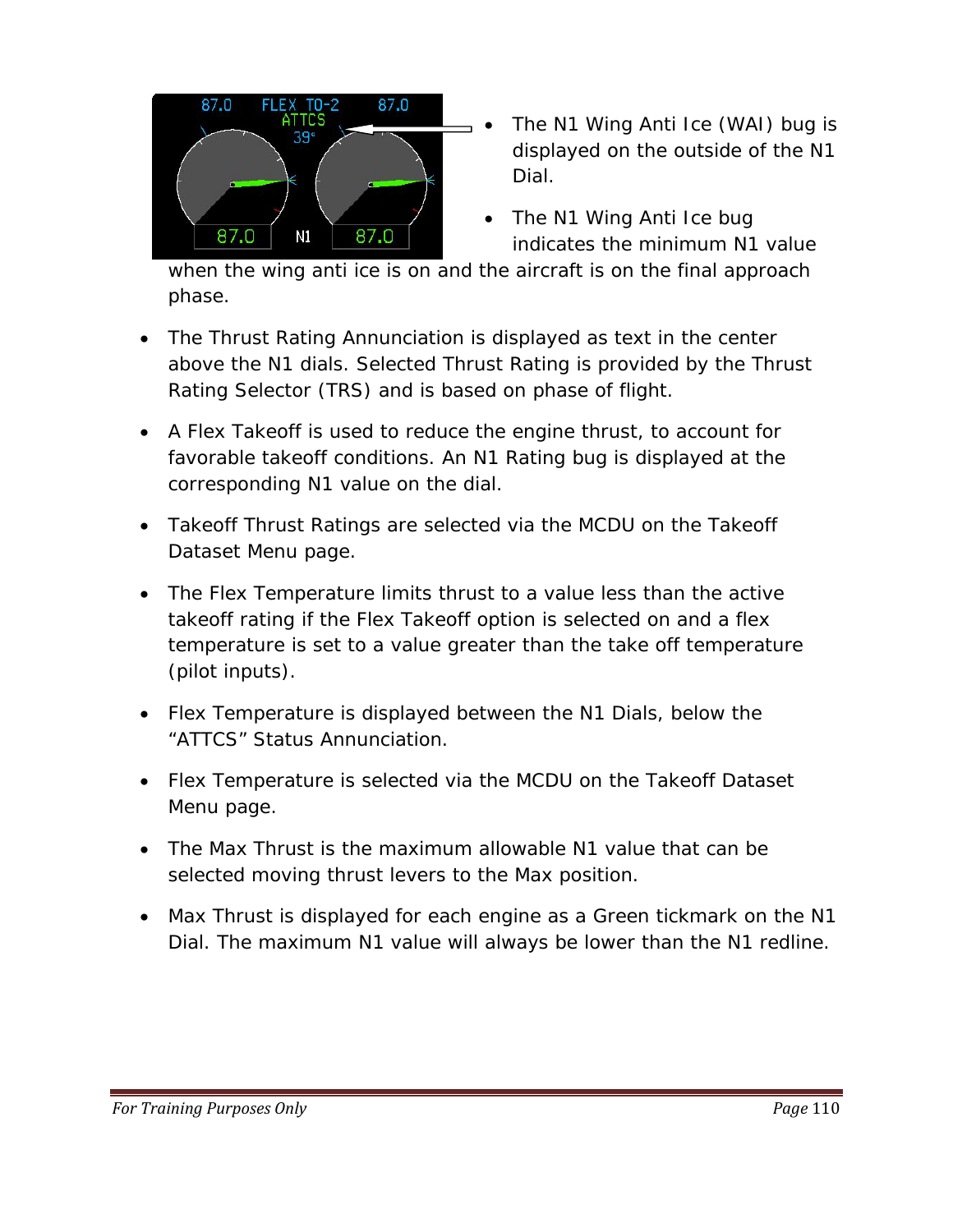- When ATTCS is enabled or armed, it is annunciated with the label "ATTCS" in green above the N1 dials. If ATTCS is active in case of an engine failure, the ATTCS annunciation is removed from display and "TO-1 RSV", "TO-2 RSV", "TO-3 RSV" or "GA RSV" are shown.
- When an engine is shutdown by crew action, the Engine Shutdown Annunciation *OFF* is displayed in the center of the N1 Dial for the affected engine.

|                       |              | CF34-10E6A1            |                        | CF34-10E6              |                        |  |  |
|-----------------------|--------------|------------------------|------------------------|------------------------|------------------------|--|--|
| Ratings               |              | Thrust (lbf)           |                        | Thrust (lbf)           |                        |  |  |
| <b>Thrust</b><br>Mode | <b>ATTCS</b> | Αll<br>Engine<br>Oper. | One<br>Engine<br>Inop. | All<br>Engine<br>Oper. | One<br>Engine<br>Inop. |  |  |
| $T/O-1$               | ON           |                        |                        | 17100                  | 18500                  |  |  |
|                       | OFF          | 18500                  | 18500                  | 17100                  | 17100                  |  |  |
| $T/O-2$               | ON           | 17100                  | 18500                  | 15450                  | 16650                  |  |  |
|                       | OFF          | 17100                  | 17100                  | 15450                  | 15450                  |  |  |
| $T/O-3$               | ON           | 15450                  | 16650                  |                        |                        |  |  |
|                       | OFF          | 15450                  | 15450                  |                        |                        |  |  |
| GA                    | ON           | 17100                  | 18500                  | 17100                  | 18500                  |  |  |
| CON                   |              | 16255                  | 16255                  | 16255                  | 16255                  |  |  |
| CLB-1                 |              | 15950                  |                        | 15950                  |                        |  |  |
| CLB-2                 | ٠            | 14020                  |                        | 14020                  | ۰                      |  |  |
| <b>CRZ</b>            |              | 13830                  |                        | 13830                  |                        |  |  |

- Engine Shutdown Annunciation **FAIL** is displayed in the center of the • When an engine flames out or is shutdown without crew action, the N1 Dial for the affected engine and a Caution CAS Message is displayed.
- whenever the thrust reverser is not stowed. This is shown with the Reverser is transitioning from one state to another (stowed to/from • The Thrust Reverser Annunciations are displayed under the N1 Dials annunciation *REV* in green. An amber *REV* annunciation if the Thrust deployed). The annunciation is displayed in red inverse video in case of an inadvertent deployment in the air and a CAS message will be displayed.
- The ITT is a primary engine instrument and is displayed to the crew as a dial, pointer, and digital readout for each engine. The ITT Readout is a numerical display of the ITT for each engine, displayed in degrees Celsius.
- The ITT Dial provides a graphical representation of the current ITT.
- ITT for each engine is indicated by a rotating analog Pointer. The dials display pie-shaped shading in the area between the beginning of the scale to the current pointer position.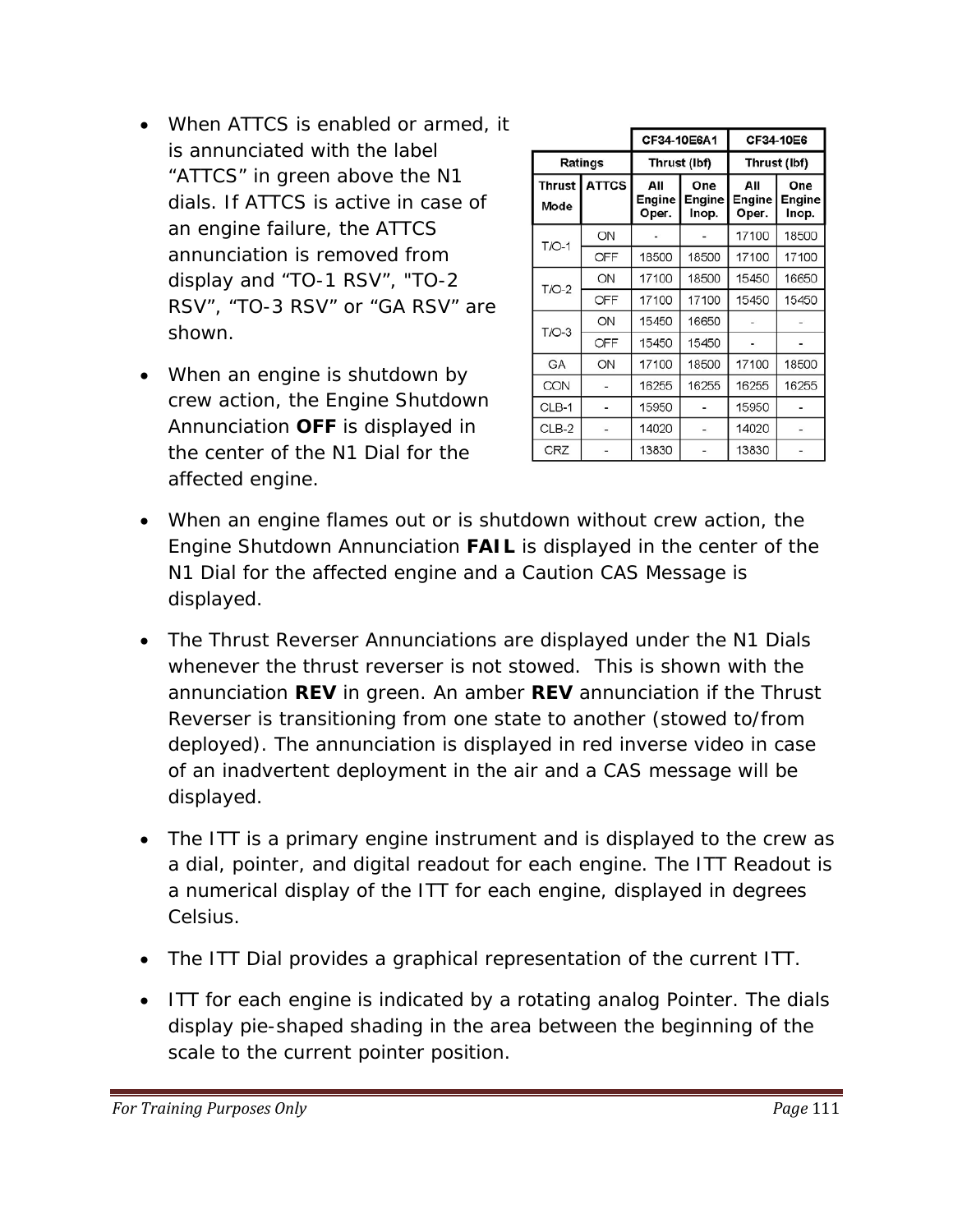- location of the redline tickmark vary depending on the redline data • The ITT Redline represents the maximum ITT for the certified thrust rating modes. The lengths of the arc segments on the ITT Dial and the provided by the FADEC.
- The ITT amber line is the limit that corresponds to the maximum continuous ITT limit. The ITT amber line is displayed on the EICAS only in-flight after the end of the takeoff phase.
- condition for the engine and is displayed as an icon on the ITT gage. • The Engine Fire Annunciation indicates detection of an engine fire
- The Igniter Annunciations indicate the various states of the igniters for each engine. The label A and/or B or OFF annunciations are displayed under the IGN label.
- The possible annunciations are:
	- o IGN A indicates igniter A has been commanded on
	- o IGN B indicates igniter B has been commanded on
	- o IGN A B indicates igniter A and B have been commanded on
	- o IGN OFF indicates igniter locked off
- readout is replaced with three dashes. • The N2 is displayed as a digital readout for both engines. If the N2 value is invalid or outside of the displayable range, the N2 digital
- For each engine, the **WML** annunciation is displayed when condition of to its running condition. an engine flameout is detected and the engine has not been returned
- The fuel display consists of digital readouts for left and right fuel flow, left and right fuel tank quantities, and total fuel quantity.
- readouts directly under the N2 display. If the Fuel Flow data is invalid or outside of the displayable range, the readout is replaced with three dashes. • The Fuel Flow in lbs per hour is displayed for both engines as digital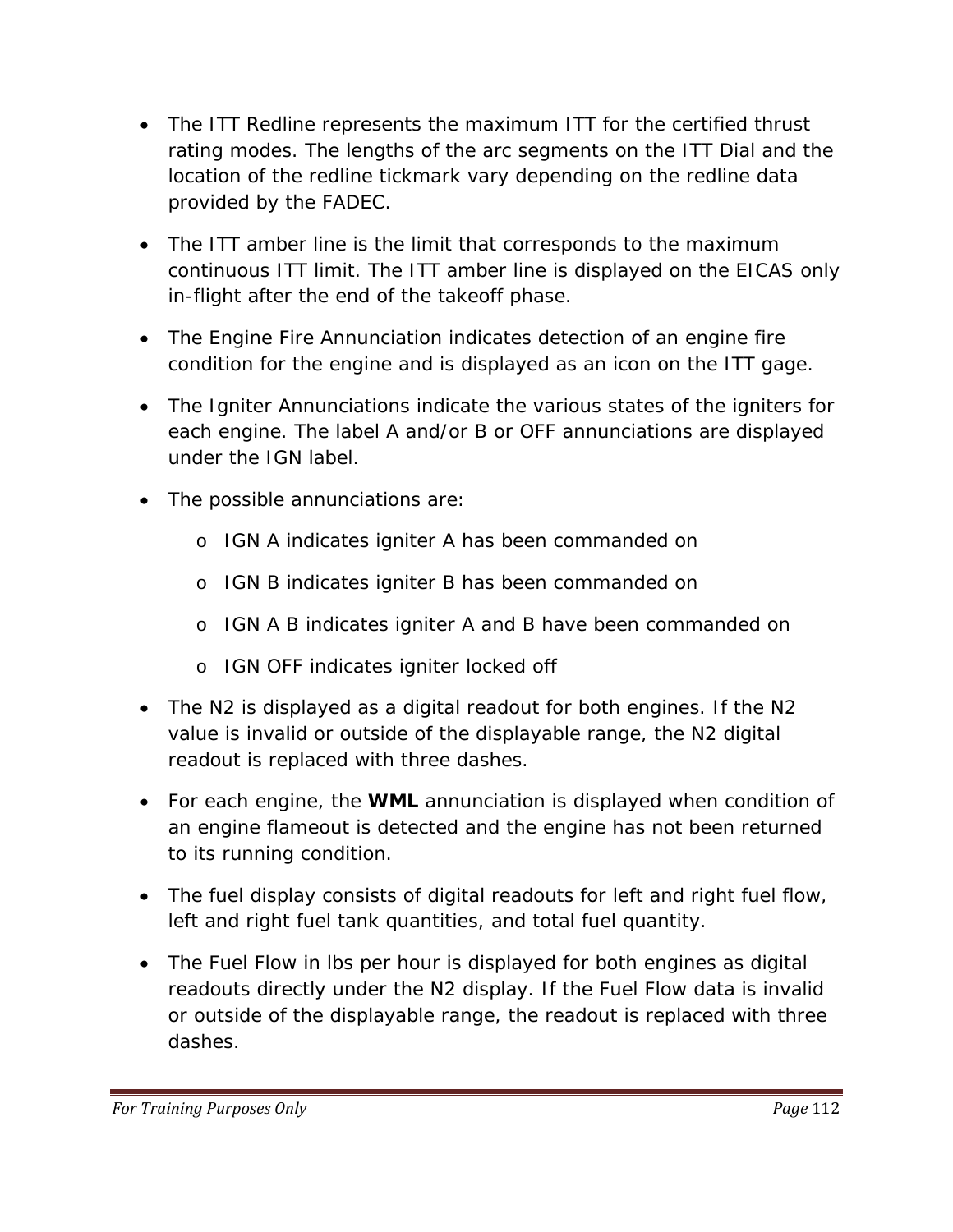- The Integrated Engine Vibration Monitoring system indication on the EICAS consists of one indicator for each engine, and is divided into an LP and an HP scale.
- The LP indicator represents the N1 rotor and the HP indicator represents N2 rotor.
- The indication will be shown in green from 0 to 3.9 and in amber from 4 to 5.
- In case the Integrated Engine Vibration Monitoring values are higher to continue recording vibration levels up to 10 units. than 5, the maintenance computer and flight data recorder will be able

## **System Limitations:**

Due to engine compressor stall possibility, a static takeoff is not recommended with a crosswind component greater that 25kts.

Using FLEX Thrust, the total thrust reduction must not exceed 25% of the Full Takeoff Thrust.

#### **Starter Duty Limits - Dry Motoring:**

| <b>Start Attempt</b> | <b>Max Time</b> | <b>Cool Down</b> |
|----------------------|-----------------|------------------|
|                      | <b>90 Sec</b>   | 5 Min            |
| 2 through to $5(1)$  | 30 sec          | 5 Min            |

#### **NOTE:**

1) After five sequential motorings, cycle may be repeated following a 15-minute cool-down period.

#### **During Engine Starting:**

| <b>Start Attempt</b> | <b>Max Time</b>  | <b>Cool Down</b> |
|----------------------|------------------|------------------|
|                      | 90 Sec (Ground)  | 10 Sec           |
|                      | 120 Sec (Flight) |                  |
|                      |                  |                  |
| 3 through 5          | 90 Sec (Ground)  | 5 Min            |
|                      | 120 Sec (Flight) |                  |

• For ground starts, the maximum cumulative starter run time per start attempt is 90 seconds (monitoring plus start time).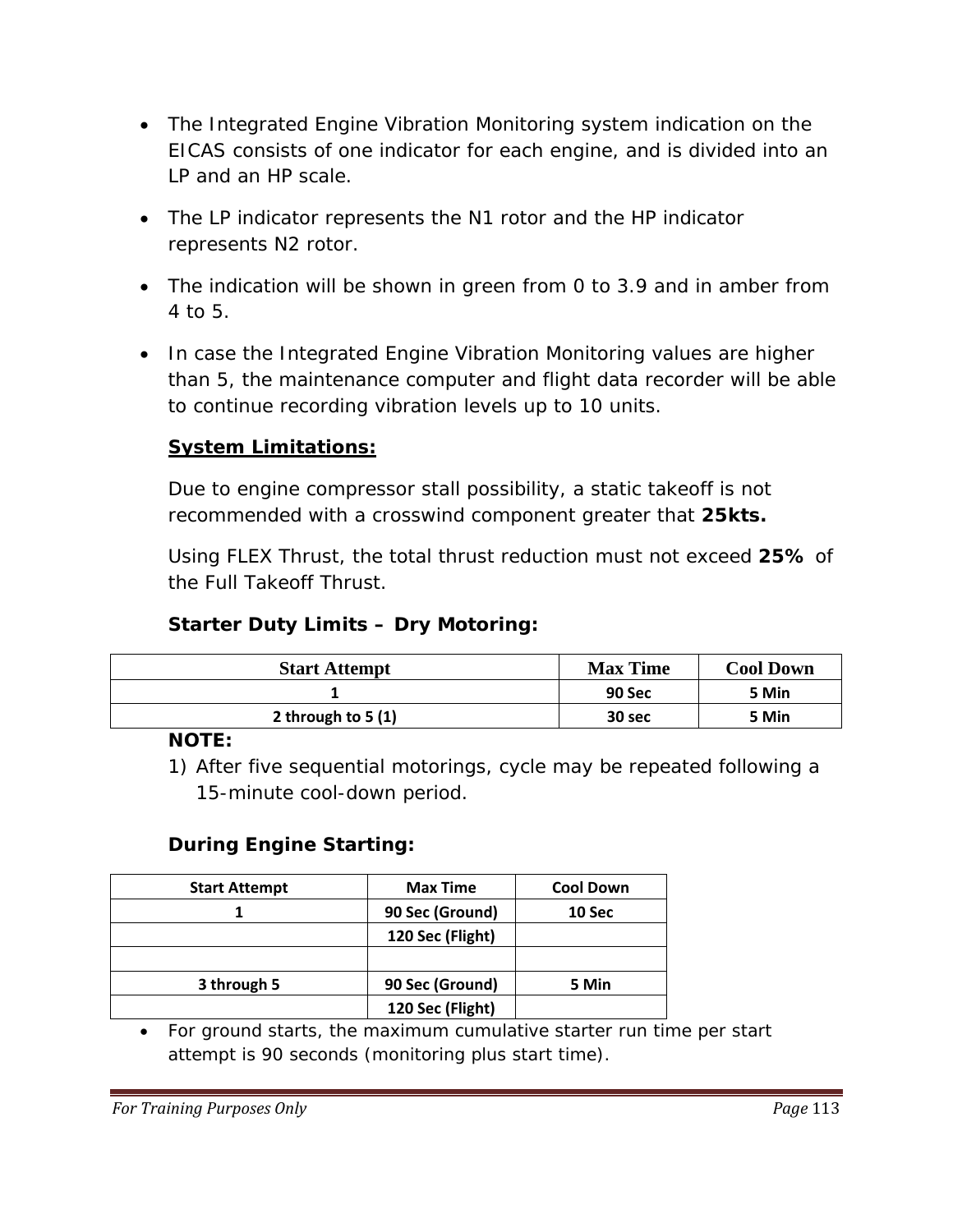• For in-flight starts, the maximum cumulative starter run time per start attempt is 120 seconds (monitoring plus start time).

### **Opera tional Limits:**

| <b>Parameter</b>                  | <b>Minimum</b> | <b>Maximum</b>              |
|-----------------------------------|----------------|-----------------------------|
| N1                                |                | 100%                        |
| N2                                | 59.27%         | 100%                        |
| <b>ITT for Engine Start - GRD</b> |                | $740^\circ$                 |
| <b>ITT for Engine Start - FLT</b> |                | $875^\circ$                 |
| <b>Normal Takeoff and G/A</b>     |                | $947^{\circ}$ (1)(3)        |
| <b>Max Takeoff and G/A</b>        |                | $983^{\circ}$ C (1) (2) (3) |
| <b>Max Continuous</b>             |                | $960^\circ$                 |
| <b>Oil Pressure</b>               | $25$ psi $(4)$ |                             |
| <b>Oil Temp</b>                   |                |                             |
| <b>Max Cont Oil Temp</b>          |                | 155°                        |

#### **NOTE:**

**1)** Time limited to 5 minutes. The ITT limits for Takeoff/Go-around and Maximum Takeoff/Go-around Reserve (ATTCS) thrust ratings are based on ten minutes periods.

**)** Automatically engaged mode in one engine inoperative or **2** windshear conditions, when the thrust lever is in the TOGA position. and Maximum takeoff, up to  $5.5^{\circ}$ C for 2 seconds, 4.4 $^{\circ}$ C for 5 seconds, **3)** ITT transients above the nominal ITT limits are allowed to Normal 3.6°C for 15 seconds and 2.4°C for 30 seconds.

4) During starts with oil temperature below  $-22^{\circ}$ C the minimum oil pressure is 5 p si, time limited to 2 minutes.

#### **Recall Items:**

#### Dual Engine Flameout

EICAS Indication: "FAIL" icon inside both N1 gages. Both oil pressure indications in Red.

irspeed ……………………………………………………..Min 250kts A

RAT Manual D eploy Handle ……………………….PULL

Land at the nearest suitable airport.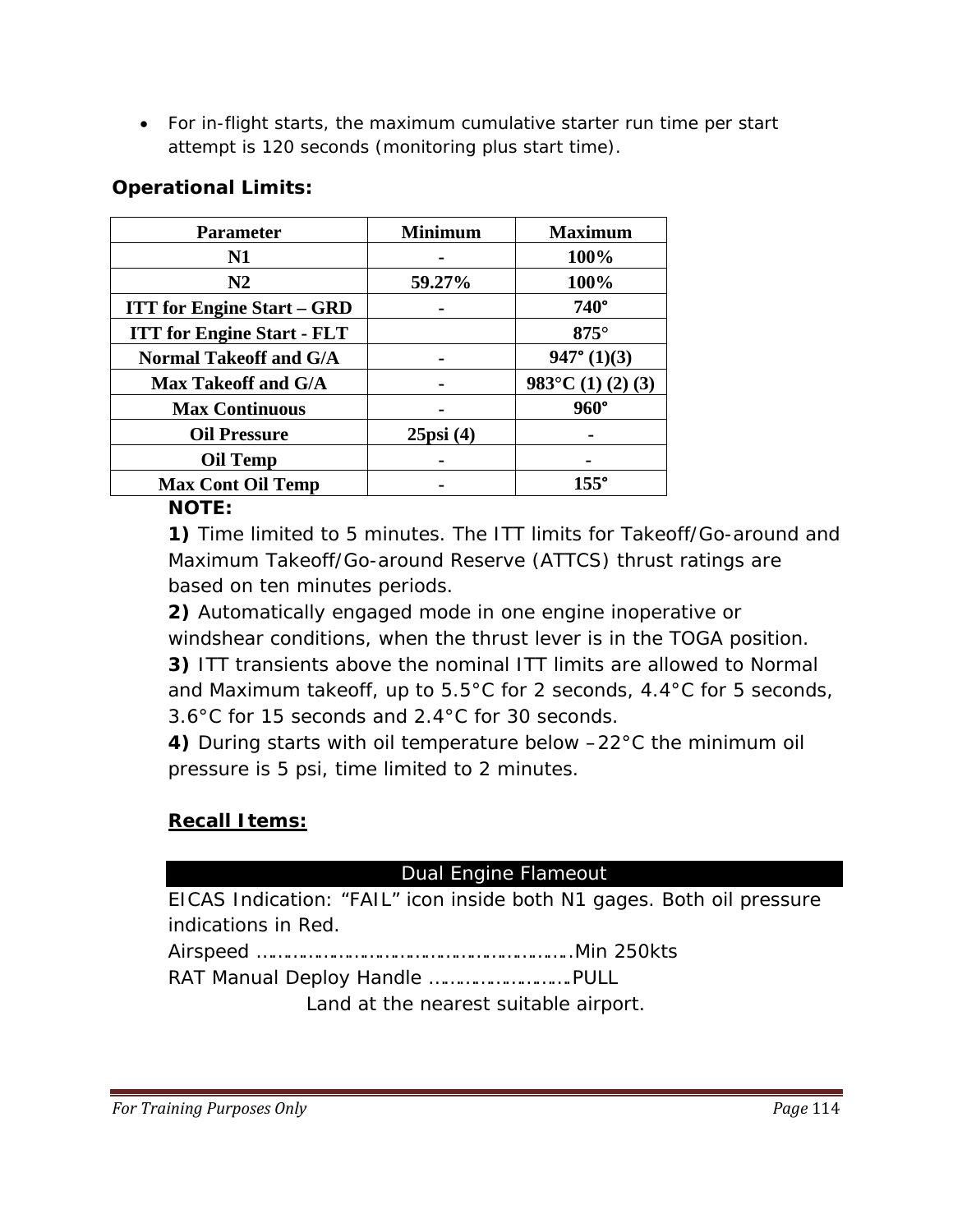#### Engine Abnormal Start

Affected Engine:

Start/Stop Selectors ………………………..STOP

#### Engine Fire, Severe Damage or Separation

Autothrottle ………………………………………..…….Disengage Fire Extingu ishing Handle ……………….PULL Land at the nearest suitable Airport. Affected Engine: Thrust Lever …………………………………….Idle Start/Stop Selectors ……………………….STOP

#### ENG 1 (2) FIRE

utothrottle ………………………………………..…….Disengage AAffected Engine: Thrust Lever …………………………………….Idle Start/Stop Selectors ……………………….STOP Fire Extinguishing Handle ……………….PULL Land at the nearest suitable Airport.